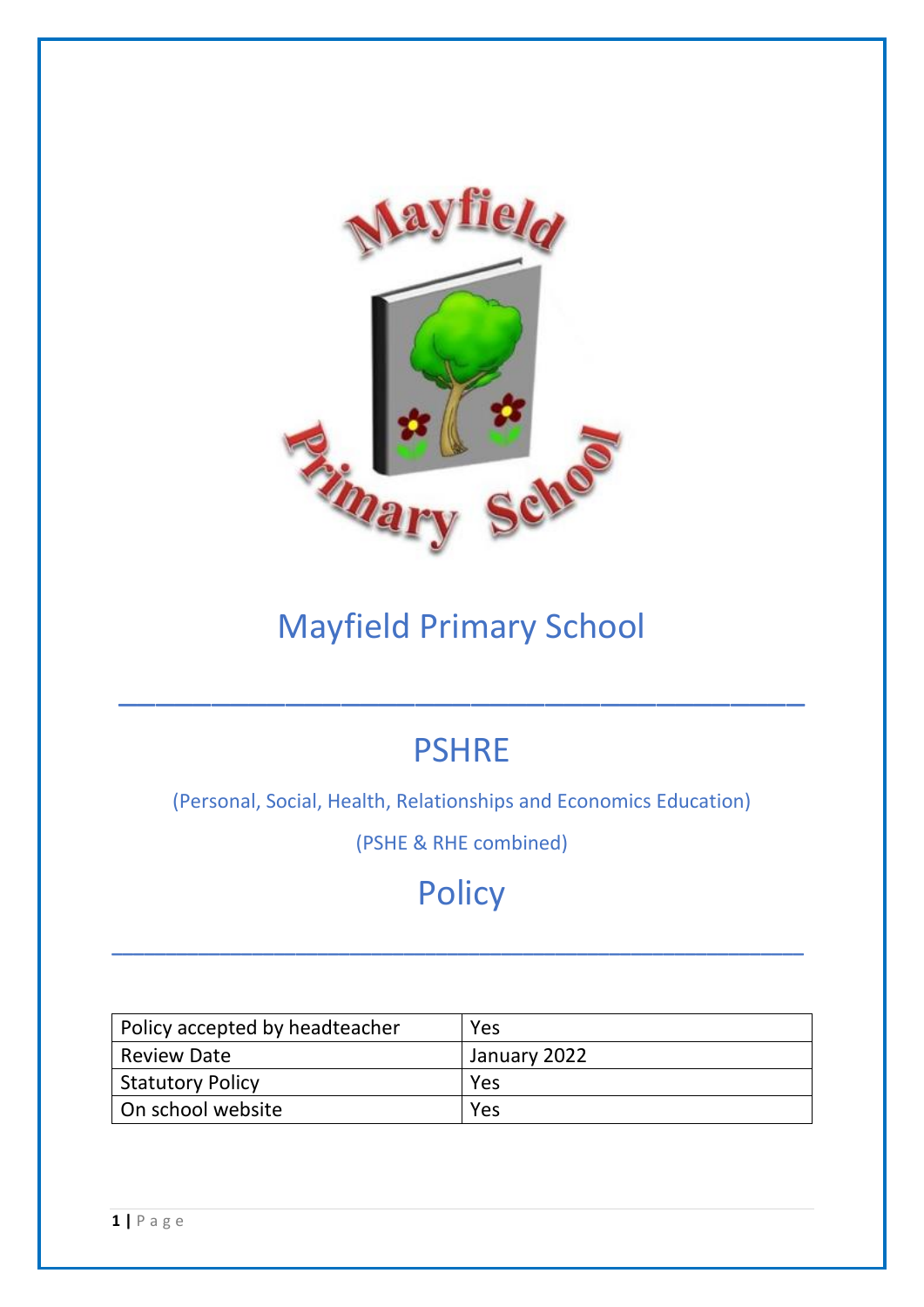#### **PSHRE Curriculum Design**

PSHRE at Mayfield, is an embedded part of our broad and balanced curriculum. Our PSHRE curriculum has been designed to build and broaden children's knowledge and understanding, allowing our children to have a good understanding of the importance of quality relationships, positive health and well-being so they can thrive throughout their lives. To embrace the challenges of creating a happy and successful adult life, children need knowledge that will enable them to make informed decisions about their wellbeing, health and relationships and to build their self-efficacy.

Our PSHRE curriculum is underpinned by a teaching and learning approach that incorporates three key fundamental core strands; **Health and Wellbeing, Relationships and Living in the Wider World**. These elements intertwine to support pupils to be healthy, sociable, safe and prepared for modern life. Our PSHRE curriculum incorporates health education, relationships education and economic wellbeing and careers. The PSHRE curriculum covers all aspects of statutory PSHE and RE knowledge. It is designed to integrate topics both vertically (looking at consistent aspects of PSHRE in each year group) and horizontally (building continuous knowledge and skills throughout a year group).

### **PSHRE Curriculum Intent**

At Mayfield, we recognise the importance of preparing children for their future in terms of their next phase of learning and their subsequent growth into becoming conscientious adults. We believe in the importance, and significance, of children being aware and having a secure understanding of PSHRE, which supports them to be healthy, safe and prepared for modern life. Today's young people are growing up in an increasingly complex world which presents many positive opportunities, but also challenges and risks. They need to know how to be safe and healthy, and how to manage their academic, personal, and social lives in a positive way.

With this in mind, Mayfield offers high quality, evidence based and age-appropriate teaching of PSHRE, thus preparing our children for the opportunities, responsibilities and experiences their life will bring. The curriculum is designed to develop knowledge and skills that are progressive, as well as transferable, throughout their time at Mayfield Primary and also into their further education and beyond. Using a consistent approach across all the year groups, children will acquire key skills that not only supports them when learning about PSHRE, but also holistically through the entire curriculum. We want children to have high aspirations and be able to take control of their own destinies. We believe that by giving our children the right tools, and the opportunity to explore and challenge a range of values, attitudes, beliefs, rights and responsibilities, they can go on to achieve great things.

The intended outcomes of our programme are that pupils will:

- Know and understand the importance of family, the characteristics of a healthy family life and that others' families sometimes look different to their own
- Understand the importance of friendship in making us feel happy and secure, the characteristics of friendship and how to recognise who to trust and who not to trust
- Understand they have a responsibility to respect others, even when they are very different from them
- Develop the skills of courtesy, manners, and mutual respect
- Understand the importance of self-respect and the link with their own happiness
- Develop the attributes of honesty, integrity, courage, humility, kindness, generosity, trustworthiness, and a sense of justice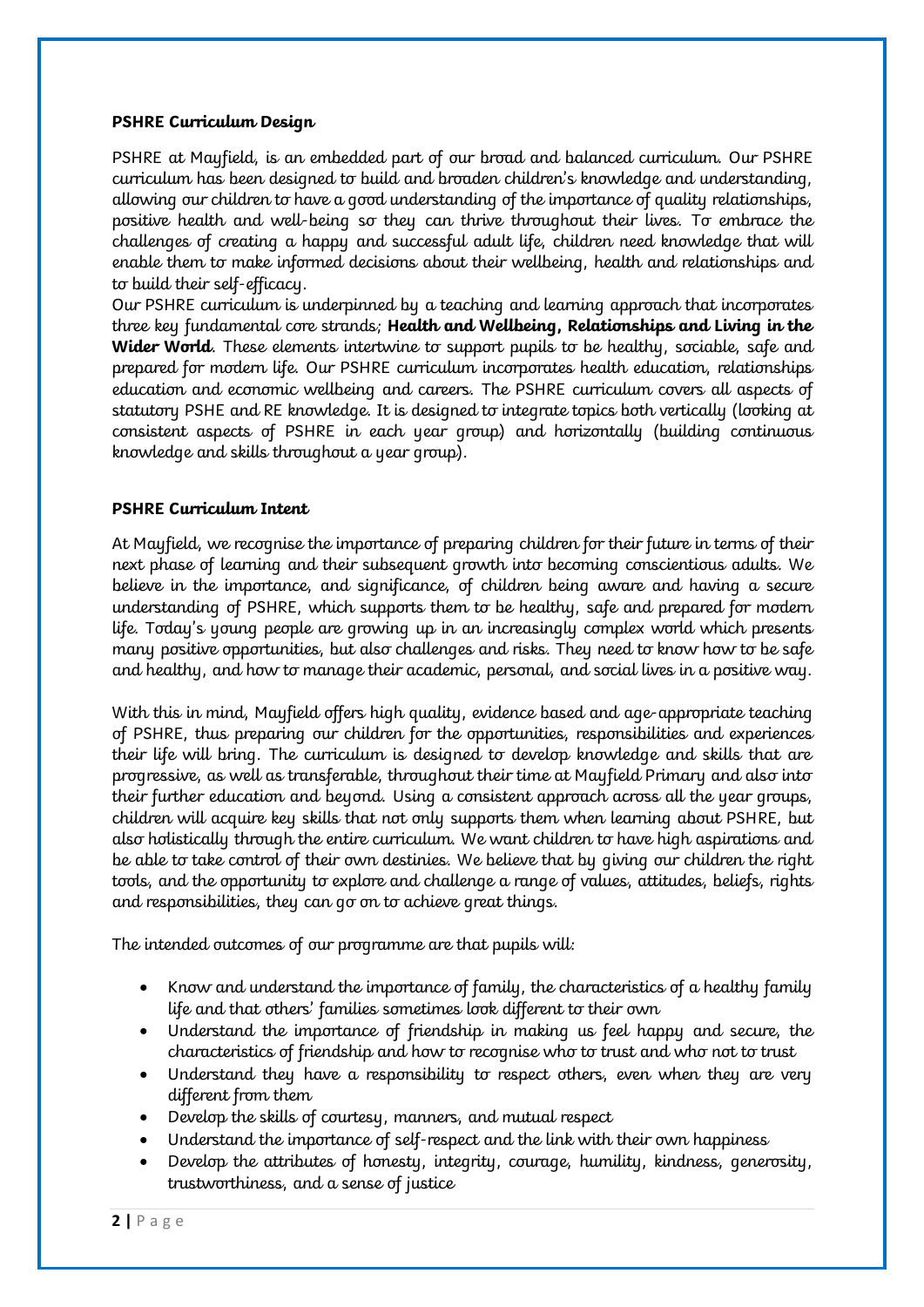• Develop resilience and persevere despite set back

#### **PSHRE Curriculum Implementation**

At Mayfield, PSHRE is taught through the PSHE Association Programme of Study and its Programme Builders. This is a comprehensive programme including Statutory Relationships and Health education based in a spiral, progressive and fully planned scheme of work giving children relevant learning experiences to help them navigate their world and develop positive relationships with themselves and others. We also supplement our lessons with the 'Jigsaw' curriculum resources. Biological aspects of PSHRE are also taught through the Science curriculum, and other aspects of PSHRE are included in Religious Education. Our approach ensures depth, accurate subject knowledge, detailed planning and building on prior learning.

The PSHE association programme of study consists of 3 themes. These are: Health and Wellbeing, Relationships and Living in the Wider World which follow the statutory guidance. Whilst this framework distinguishes three separate core themes, there is extensive overlap. For example, 'Families and Relationships' falls within both 'Health and Wellbeing' and the 'Relationships' themes, this should always be considered as an element of health education and taught within the context of healthy relationships.

Each year group studies each of the 3 themes throughout the year. These themes build sequentially though the school and a spiral curriculum helps to develop knowledge, skills and attributes, where prior learning is revisited, reinforced and extended year on year. The teaching of PSHRE is planned explicitly within each year group, using the PSHE Association Programme Builders, so that children learn more, remember more and understand more.

During Key Stages 1 and 2, our PSHRE education offers both explicit and implicit learning opportunities and experiences which reflect pupils' increasing independence and physical and social awareness, as they move through the primary phase. It builds on the skills that pupils started to acquire during the Early Years Foundation Stage (EYFS) to develop effective relationships, assume greater personal responsibility and manage personal safety, including online. Our PSHRE education helps pupils to manage the physical and emotional changes at puberty, introduces them to a wider world and enables them to make an active contribution to their communities.

### **PSHRE Curriculum Impact**

Through our teaching, children will learn more, know more and remember more about PSHRE. By the time our children leave school they will have a ready willingness and ability to try new things, push themselves, persevere and reach their full potential. They will have a good understanding of how to stay safe, healthy and develop good relationships, to have an appreciation of what it means to be a positive member of a diverse and multi-cultural society and to have a strong self-awareness interlinked with compassion for others.

At Mayfield we feel it is important that learning in PSHRE education is assessed. The DfE also states in the statutory guidance for Relationships and Health Education that "schools should have the same high expectations of the quality of pupils' work in these subjects as for other curriculum areas", therefore assessment for and of learning should be central to any PSHRE education provision.

Our pupils need opportunities to reflect on their learning and its implications for their lives, therefore outcomes in Topic and Literacy books, and on Learning Book in EYFS, evidence is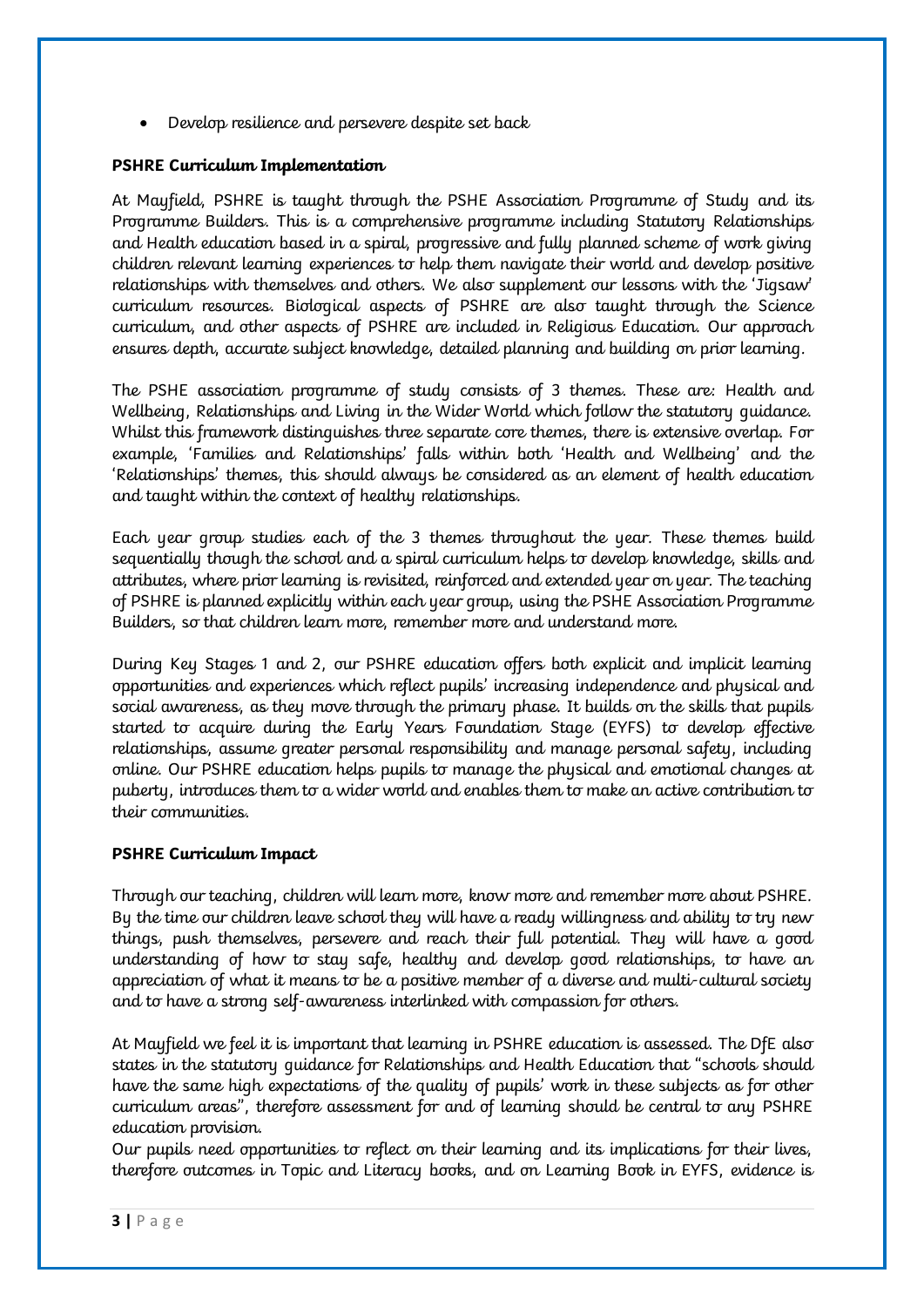broad, balanced and in-depth. Our PSHRE Education curriculum will demonstrate children's acquisition of the key knowledge and skills gained. Children review the agreed successes at the end of every session and are actively encouraged to identify their own target areas, with support from their teachers. Children also record what they have learned, comparative to their starting points, at the end of every topic. Assessment increases pupils' motivation and improves learning, as their raised awareness of their progress illustrates the value of this learning. Emphasis is placed on analytical thinking, questioning and reflection which helps pupils gain a coherent knowledge and understanding of their personal journey through the PSHRE curriculum. PSHRE is also promoted through themed weeks, cross curricular activities and assemblies.

### **Health and Relationships Education**

Health and Relationships education is embedded within the PSHRE curriculum and is a statutory requirement from the Department for Education as of September 2020. Through the teaching of Health and Relationships Education, we aim for our pupils to make safe and informed decisions both now and in their future lives. The statutory elements of Health & Relationships Education are mapped against the PSHRE Association's scheme of work in order to ensure adequate coverage and progression.

Subject content:

### **Relationships Education**

- Families and people who care for me
- Caring friendships
- Respectful relationships
- Online relationships
- Being safe

### **Health Education**

- Mental wellbeing
- Internet safety and harms
- Physical health and fitness
- Healthy eating
- Drugs, alcohol, and tobacco
- Health and prevention
- Changing adolescent body

The intended outcomes of our programme are that pupils will:

- Know how to access appropriate support safely both in school and in the wider world for themselves and others when needed.
- Know and understand what a relationship is, what friendship is, what family means and who can support them.
- Understand that they have a responsibility to behave appropriately and respectfully online and know how to keep themselves safe.
- Understand they have a responsibility regarding permission seeking and giving and the concept of personal privacy.
- Develop the skills of consideration, respect, honesty, courage, integrity and truthfulness.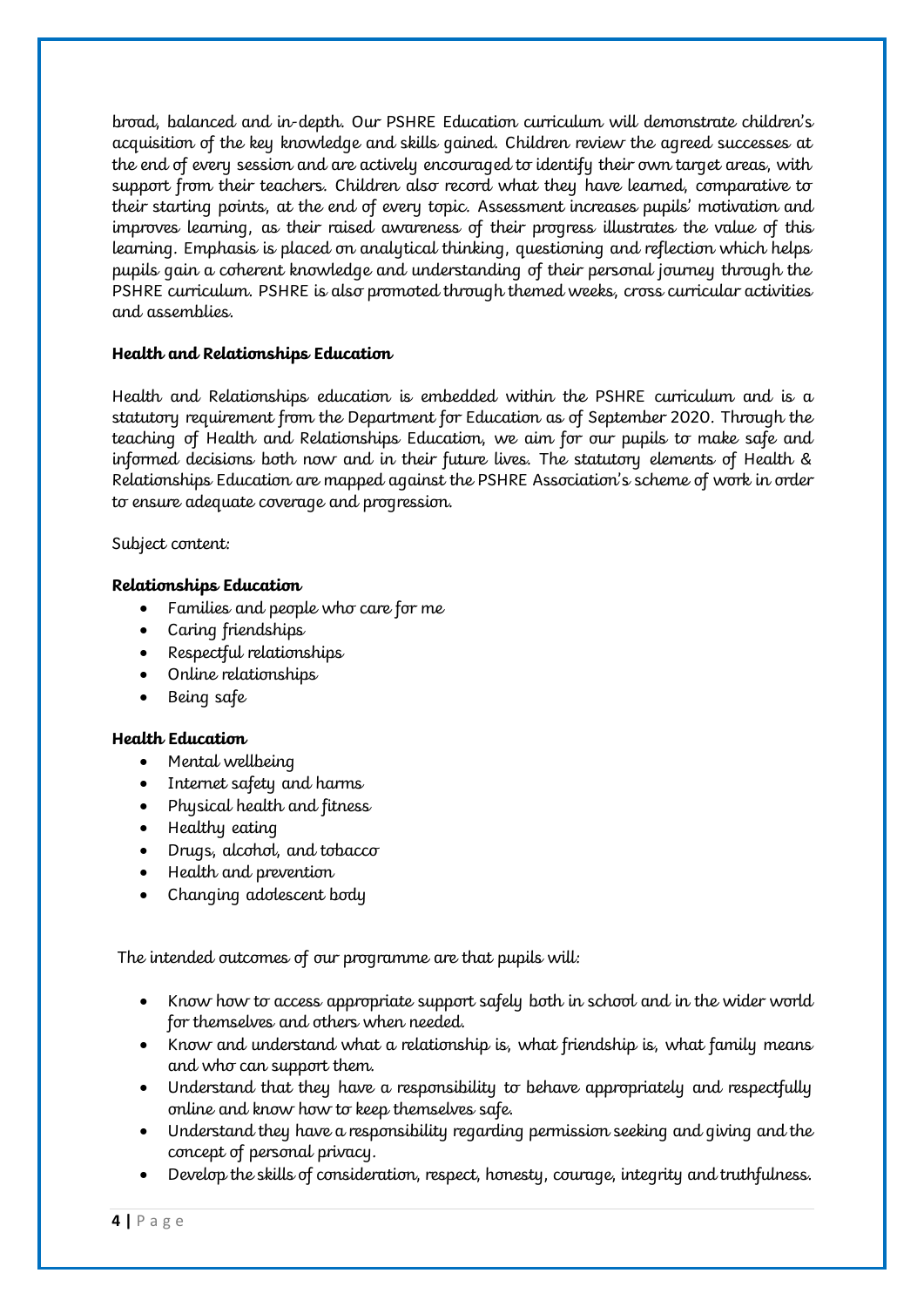- Develop the attributes of perseverance, generosity, humility, self-respect and self-worth.
- Know the difference between appropriate and inappropriate or unsafe physical and other contact.
- Have a strong early understanding of the features of relationships that are likely to lead to happiness and security. This will also assist them in recognising unhealthy or less positive relationships if or when they encounter them.
- Recognise that families of many different forms can provide a nurturing, loving environment for children.
- Understand ways to positively influence their own and others' emotional and mental well-being.
- Know that they have a right over their own body and understand how to seek support when needed.
- Make good decisions about their own health and wellbeing (both mentally and physically).
- Understand the benefits of daily exercise, good nutrition and sufficient sleep.
- Know and understand the typical range of emotions that everyone experiences.
- Be aware of simple self-care techniques, personal hygiene, basic first aid and the prevention of health and well-being issues.
- Understand that hobbies, interests, socialising with others and participation in their own communities can promote good health and well-being.
- Gain an understanding of the benefits and risks associated with the 'online world' and recognise the importance of rationing time spent online.

## **How will we ensure the curriculum is relevant for our children?**

The specific needs of our children will always be at the forefront of our curriculum design. The PSHRE curriculum is frequently reviewed and amended to reflect any issues that arise both globally and within our community, especially those that are personal or relevant to our children and families. To further ensure that our programme is thorough and well balanced we will analyse and consider local data (including public health data) and school information such as CPOMs, attendance, behaviour records, the school health profile, Health Needs Assessment Surveys and the school's NCMP weighing and measuring data for Reception and Year 6 pupils. This information will be used to personalise the opportunities that we provide. As stated by the DfE, we will consistently ensure that our content and approach to teaching is 'sensitive, age-appropriate, developmentally appropriate and delivered with reference to the law'.

# **How PSHRE is taught:**

- In the classroom in a timetabled session each week, and as part of the broader curriculum
- Through cross curricular subjects such as RE, Science, Geography, History, Computing, Maths, PE, English
- In class and whole school assemblies as appropriate for class, year group and key stage
- On school visits and residentials, and visitors to school
- Through curriculum enrichment (e.g. Anti-bullying Week, Internet Safety Week, Children's Mental Health Week, Sports Day, raising money for school and charities, taking part in local community ventures)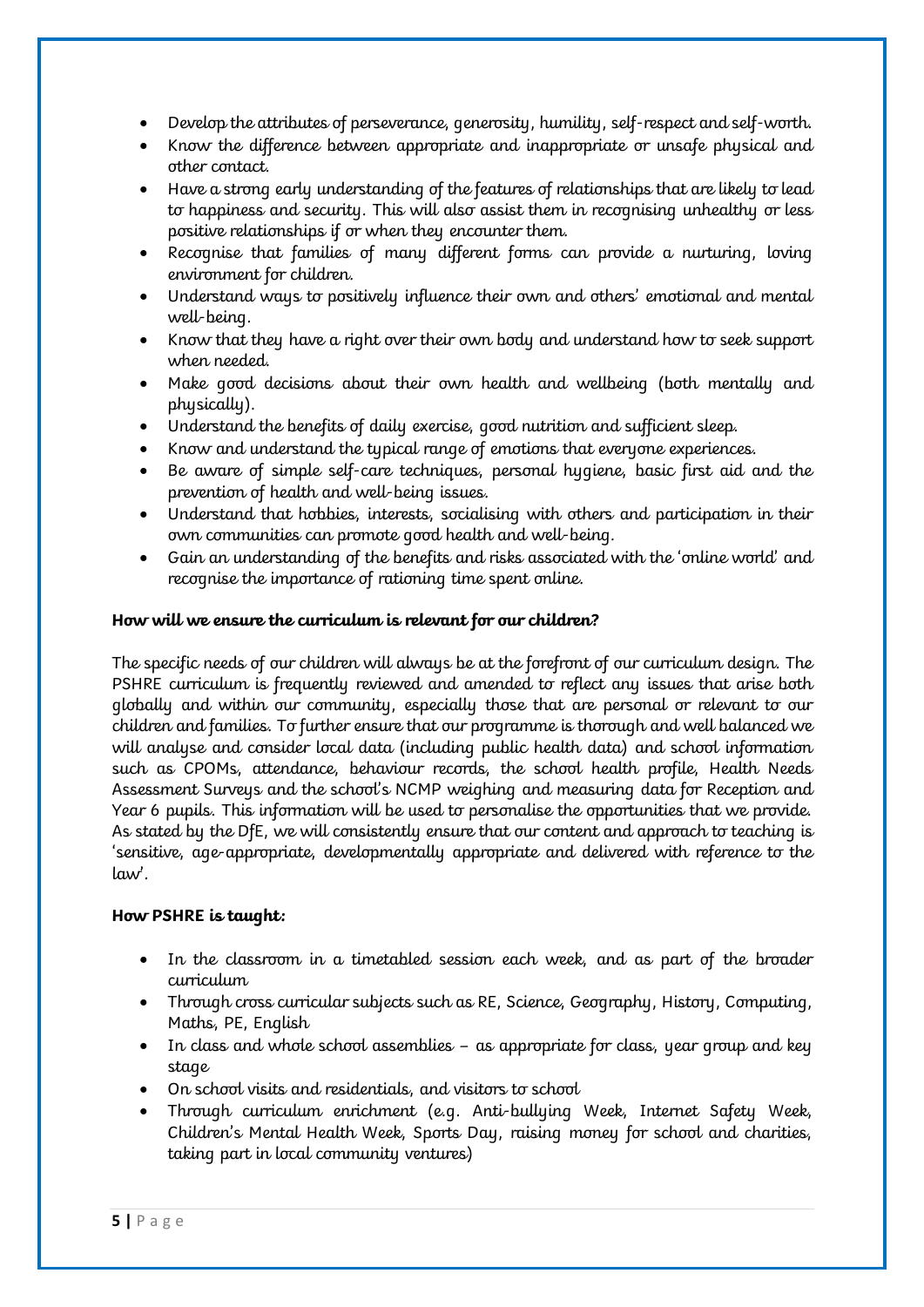• Through PSED, Physical Development and Understanding the World within the Early Years curriculum.

#### **How we teach PSHRE across the curriculum:**

PSHRE is taught in all year groups through relevant topics during an allocated session each week. We make cross-curricular links to other subjects where possible:

- **Science and PE** healthy lifestyles including eating, sleep, physical activity and hygiene, mental health and wellbeing, our bodies including naming the body parts and exploring safe touch, lifecycles, body changes
- **Geography** caring for the locality litter/pollution, supporting charities such as Water Aid and The British Heart Foundation, representing the class as School Councillor, road safety, current issues in the news
- **English** using stories to consider issues related to relationships and health, as well as discussions about topical issues
- **RE** includes many aspects related to relationships, families, diversity, self-awareness and celebrating difference
- **Computing**  staying safe online, online relationships, screen time, mental health and wellbeing
- **School Council** democracy, developing communication skills, cooperation, respecting the views of others, accountability and citizenship.

Visitors who are used to enhance our PSHRE programme may include parents/carers, the School Nursing Service, the Emergency Services, health professionals and visiting theatre groups. All visitors are expected to work within the terms of this PSHRE Policy and will be made aware of safeguarding procedures.

| <b>PSHRE Long Term Overview</b> |                                             |                                                           |                                                  |                                                        |                        |                                                 |                                                       |                                                        |                                       |                                                             |                                                                         |                                                            |                                                                                          |              |                             |                                          |     |     |
|---------------------------------|---------------------------------------------|-----------------------------------------------------------|--------------------------------------------------|--------------------------------------------------------|------------------------|-------------------------------------------------|-------------------------------------------------------|--------------------------------------------------------|---------------------------------------|-------------------------------------------------------------|-------------------------------------------------------------------------|------------------------------------------------------------|------------------------------------------------------------------------------------------|--------------|-----------------------------|------------------------------------------|-----|-----|
|                                 | HT <sub>1</sub>                             |                                                           |                                                  | HT <sub>2</sub>                                        |                        |                                                 | HT <sub>3</sub>                                       |                                                        |                                       | HT4                                                         |                                                                         |                                                            | HT <sub>5</sub>                                                                          |              |                             | HT <sub>6</sub>                          |     |     |
| Year 1                          | What is the same and<br>different about us? |                                                           |                                                  | Who is special to us?                                  |                        |                                                 | How can we look after<br>each other and the<br>world? |                                                        |                                       | What can we do with<br>money?                               |                                                                         |                                                            | What helps us stay<br>healthy?                                                           |              |                             | Who helps to keep us<br>safe?            |     |     |
|                                 |                                             | LWW                                                       | H&W                                              | R                                                      | LWW                    | H&W                                             | R                                                     | LWW                                                    | H&W                                   | R                                                           | LWW                                                                     | H&W                                                        | R                                                                                        | <b>LWW</b>   | H&W                         | R                                        | LWW | H&W |
| Year 2                          | What makes a good<br>friend?                |                                                           |                                                  | What helps us grow<br>and stay healthy?                |                        |                                                 | What jobs do people<br>do? Where do we<br>belong?     |                                                        |                                       | What helps us to stay<br>safe?                              |                                                                         |                                                            | How do we recognise<br>our feelings?                                                     |              |                             | What is bullying?                        |     |     |
|                                 | R                                           | LWW                                                       | H&W                                              | R                                                      | LWW                    | H&W                                             | R                                                     | <b>LWW</b>                                             | H&W                                   | R                                                           | LWW                                                                     | H&W                                                        | R                                                                                        | LWW          | H&W                         | R.                                       | LWW | H&W |
| Year <sub>3</sub>               | How can we be a good<br>friend?             |                                                           |                                                  | Why should we eat well<br>and look after our<br>teeth? |                        |                                                 | What makes a<br>community?                            |                                                        |                                       | What are families like?<br>What jobs do our<br>families do? |                                                                         |                                                            | Why should we keep<br>active and sleep well?                                             |              |                             | What keeps us safe?                      |     |     |
|                                 |                                             | LWW                                                       | H&W                                              | R                                                      | LWW                    | H&W                                             | R                                                     | <b>LWW</b>                                             | H&W                                   | $\overline{R}$                                              | LWW                                                                     | H&W                                                        | $\overline{R}$                                                                           | LWW          | H&W                         | R                                        | LWW | H&W |
| Year 4                          | How do we treat each<br>other with respect? |                                                           |                                                  | How can we manage<br>risk in different places?         |                        | How can we manage<br>our feelings?              |                                                       | What strengths, skills<br>and interests do we<br>have? |                                       |                                                             | How can our choices make a difference to others and<br>the environment? |                                                            |                                                                                          |              |                             |                                          |     |     |
|                                 | R                                           | LWW                                                       | H&W                                              | $\mathsf{R}$                                           | LWW                    | H&W                                             | R                                                     | LWW                                                    | H&W                                   | R                                                           | LWW                                                                     | H&W                                                        |                                                                                          | $\mathsf{R}$ | LWW                         |                                          | H&W |     |
| Year 5                          | How can friends<br>communicate safely?      |                                                           | What decisions can<br>people make with<br>money? |                                                        |                        | How can we help in an<br>accident or emergency? |                                                       |                                                        | What makes up a<br>person's identity? |                                                             |                                                                         | How can drugs common<br>to everyday life affect<br>health? |                                                                                          |              | What jobs would we<br>like? |                                          |     |     |
|                                 |                                             | LWW                                                       | H&W                                              | R                                                      | <b>LWW</b>             | H&W                                             | R                                                     | LWW                                                    | H&W                                   | R                                                           | LWW                                                                     | H&W                                                        | R                                                                                        | <b>LWW</b>   | H&W                         | R.                                       | LWW | H&W |
| Year 6                          | How can we keep<br>healthy?                 |                                                           |                                                  | How do we grow?                                        |                        |                                                 | How can the media influence people?                   |                                                        |                                       |                                                             |                                                                         |                                                            | What will change and<br>how will we grow, as<br>we become older and<br>more independent? |              |                             | How do friendships<br>change as we grow? |     |     |
|                                 | $\mathsf{R}$                                | LWW                                                       | H&W                                              | $\mathsf{R}$                                           | LWW                    | H&W                                             |                                                       | $\mathsf{R}$                                           | LWW                                   |                                                             |                                                                         | H&W                                                        | R                                                                                        | LWW          | H&W                         | R                                        | LWW | H&W |
|                                 | <u>Key</u><br>R                             | - Relationships<br><b>LWW</b> - Living in the Wider World | <b>Main focus</b>                                |                                                        | <b>Secondary focus</b> |                                                 |                                                       |                                                        |                                       |                                                             |                                                                         |                                                            |                                                                                          |              |                             |                                          |     |     |
|                                 |                                             | H&W - Health and Wellbeing                                |                                                  |                                                        |                        |                                                 |                                                       |                                                        |                                       |                                                             |                                                                         |                                                            |                                                                                          |              |                             |                                          |     |     |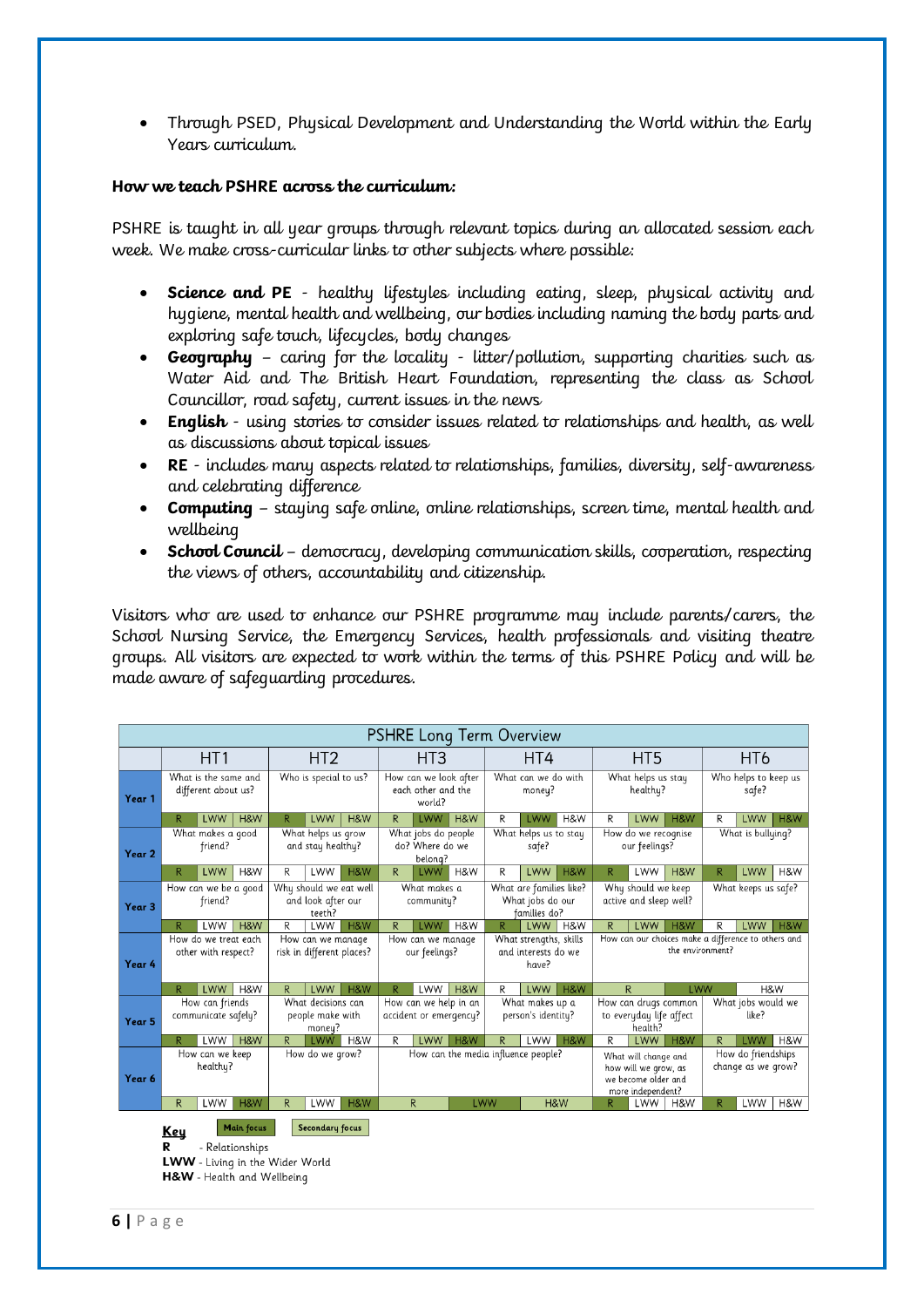### **Early Years Foundation Stage (EYFS)**

PSHRE is placed at the heart of the Early Years curriculum. From the moment our children enter Early Years, they are provided with experiences that nurture them and help them to grow into respectful, kind, and thoughtful individuals. In the Early Years, our children form the foundations of their understanding of relationships, families, boundaries, negotiation, resilience, emotions, well-being, health and self-care. 'Personal, social and emotional development' is one of the prime areas of learning within the Early Years curriculum and specifically aims to teach the children about 'self-confidence and self-awareness', 'managing feelings and behaviour' and 'making relationships. 'Health and Self-care' is another of the prime areas of the curriculum which aims to equip the children with further independence through developing their abilities to feed themselves, get dressed and undressed, communicate and manage their needs and basic hygiene, and know ways to keep themselves healthy and safe. When planning for the specific area 'People and Communities', teachers ensure that the children are taught to respect, value and celebrate differences amongst communities and traditions, and recognise that although many families are different, they are all centred around love.

Children learn through whole class teaching, adult led activities and most importantly through play. Within their play and exploration, children are equipped with the skills to turn take, negotiate and express themselves effectively. They are encouraged to persevere and persist when faced with challenges and develop the skills and confidence to trial new ideas until they are successful in achieving their goals. They are taught to listen to and value the views and wishes of others whilst recognising the significance of sharing their own thoughts and ideas. Although PSHRE is interweaved into all elements of the Early Years experiences, PSHRE is also taught as a discrete subject on a weekly basis, using the PSHRE Association scheme of work and other age-appropriate, high quality resources which address specific needs.

# **Opportunities to promote PSHRE, SMSC and British Values throughout the school**

In addition to the explicitly taught programme, there are a number of activities that implicitly promote PSHRE and Citizenship.

For example:

- Developing pupils' confidence and responsibility and making the most of their abilities e.g. positive rewards system, target setting and class responsibilities.
- Preparing to play an active role as citizens e.g. school council, community projects, developing class rules and charity work.
- Developing a healthy, safer lifestyle e.g. walk to school week, lunch time clubs, monitoring school meals and teaching playground games as our 'class buddies'.
- Developing good relationships and respecting the differences between people e.g. celebrating different cultures, whole school celebration days and RE.

### **Whole School Approaches**

Many activities form part of our school routine that help promote children's self-awareness, self-esteem and confidence.

These include:

- Celebration assemblies, where awards are given, and achievement recognised.
- Displays of work that help to promote personal pride and celebrate achievements.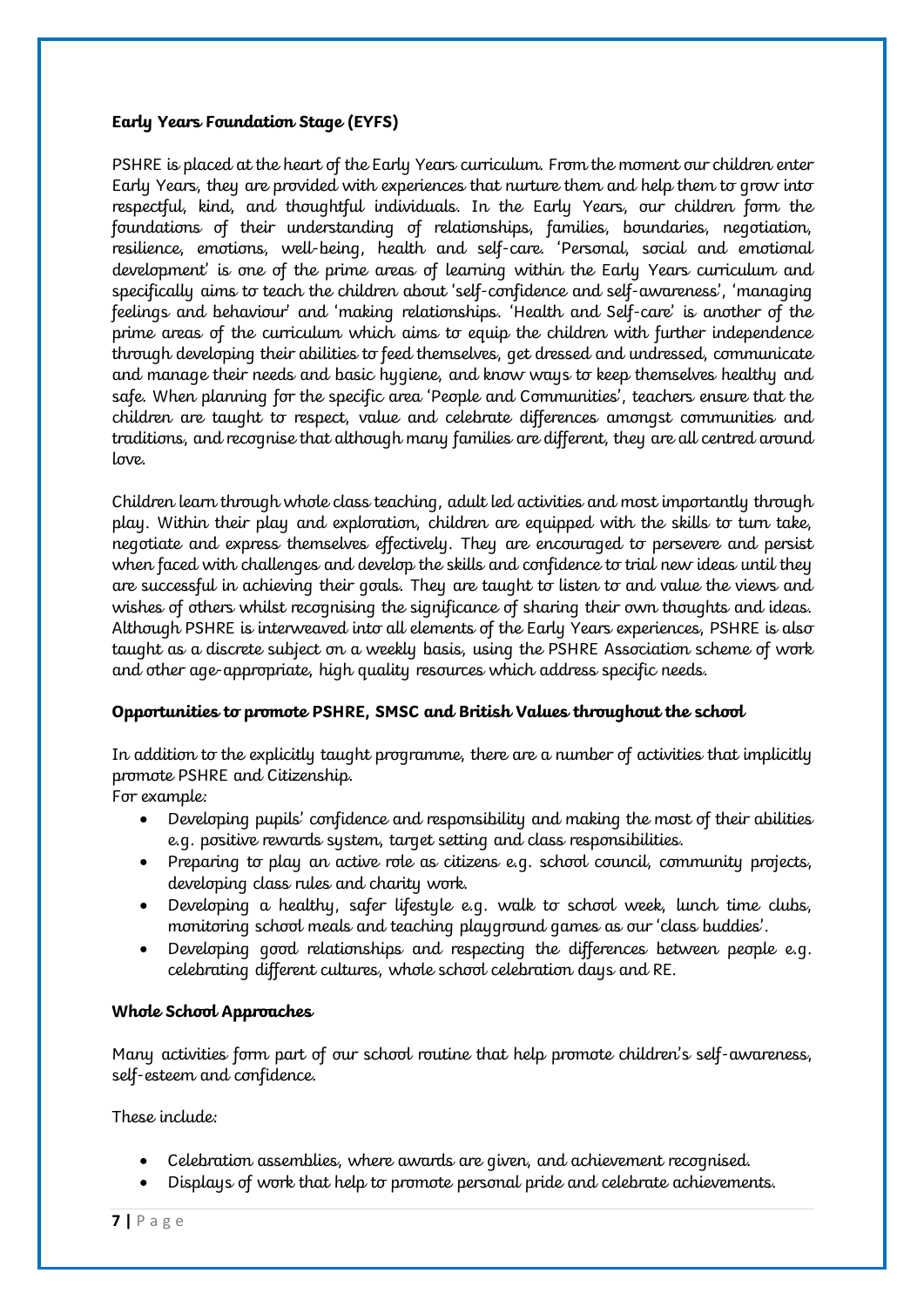- Taking part in class assemblies, concerts and school performances.
- Assemblies, though not all necessarily PSHRE based, regularly encourage children to reflect, contemplate, share and appreciate the quality of relationships, within our Mission Statement 'Learn from yesterday, Live for today, Hope for tomorrow'.
- The management of day-to-day incidents, which provide opportunities to raise awareness, explore issues and generate improvements to future behaviour.
- Clubs, trips and school journeys, which foster independence and responsibility across the whole school community whilst supporting mental and physical health and wellbeing
- Fund raising, local issues, recycling, charity week, visits to service providers, people who help us etc., which help to provide important links with the community and develop community involvement. Children can learn how to become helpfully involved in the life and concerns of their neighbourhood, preparing them to be active citizens.

## **School Council**

Article 12 of the United Nations Convention on the Rights of the Child (UNCRC) states that children must have a say in decisions that affect their lives. The School Council is a key element in the development of Citizenship within the school and allows the children an opportunity to voice their opinions, knowing that these are valued and respected. It is recognised that these views and opinions are an essential part of the continued progress and improvement of the school.

A school council representative is elected from each class by their peers and are required to attend each meeting. The School Council encourages all children to take an active role in the life of the school by allowing them the chance to ask questions, share ideas, make suggestions, raise issues and ideas for formal discussion. It also enables children to be involved in the school's decision-making process and whenever reasonable, new ideas and initiatives should be put to the School Council for their input. Whilst providing children with a voice, the school council also increases participation and teaches children about democracy and accountability.

To ensure that the pupils' ideas are listened to and are properly considered, a 'link teacher' is assigned to the school council.

The link teacher ensures that the council is operating effectively and fairly. He/she also ensures staff are aware of the issues currently being debated by the Council and can put forward ideas or concerns raised by staff.

To ensure the School Council runs efficiently all staff should:

- Allow class time for the class representatives to feed back to the pupils as soon after each meeting as possible.
- Allow time for all children to put forward their ideas and views
- Allow class representatives to attend all meetings.

### **Who is responsible for the teaching of PSHRE?**

PSHRE is taught by teachers and supported by teaching assistants / pastoral staff. Teachers responsible for the delivery of PSHRE will receive high quality training through specific CPD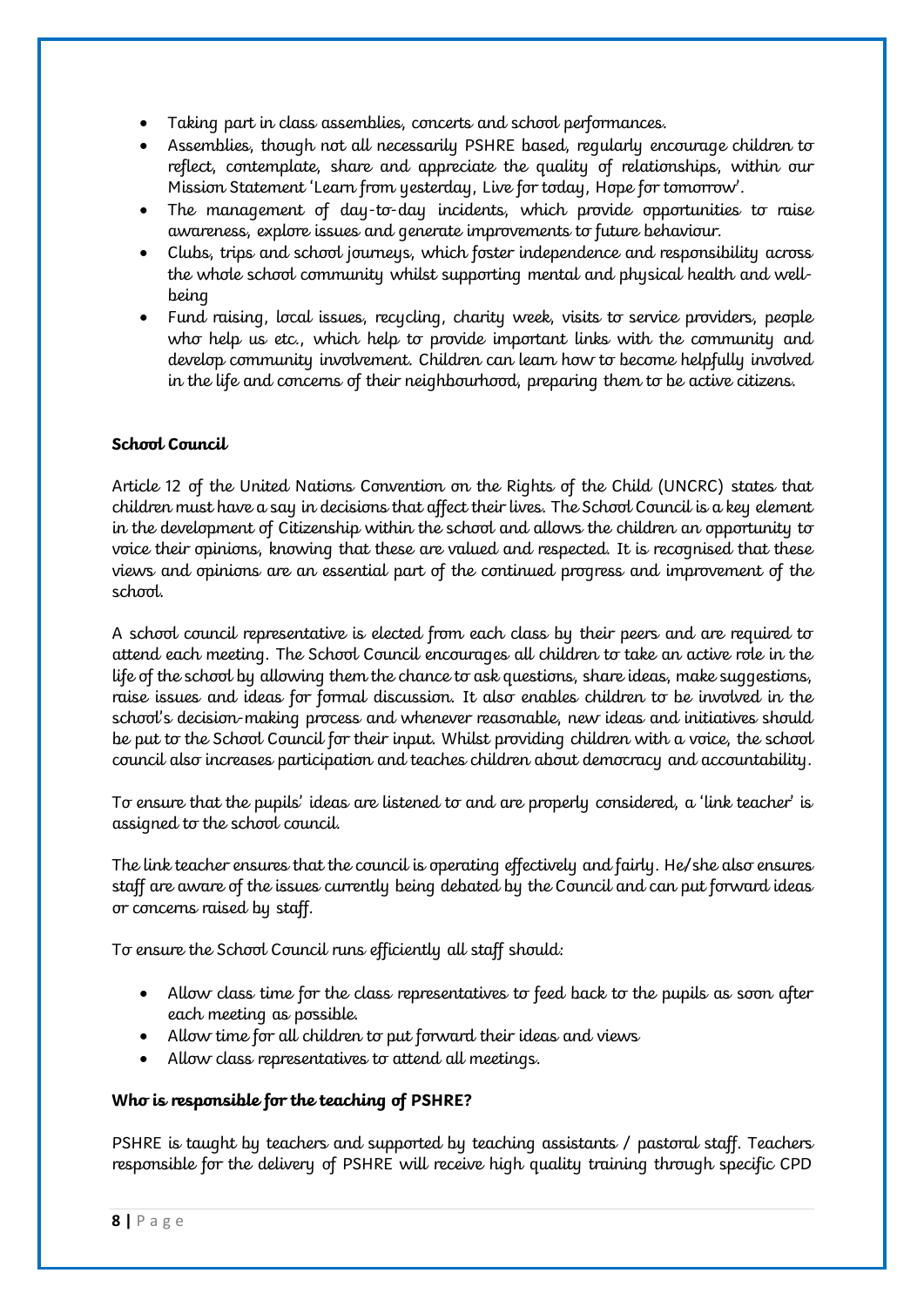opportunities. Where external contributors are used to supplement and enrich pupils' learning, a member of teaching staff will always be present and will be expected to take an active role in the session.

### **SEND, Inclusion, Equality and Diversity**

In line with the Equality Act 2010, we promote the needs and interests of all pupils, regardless of gender, sexual orientation, culture, faith, race, disability, or personal circumstance by teaching our children to respect and celebrate difference and recognise the importance of equality. The delivery and approach to the teaching of PSHRE is adapted and differentiated wherever needed in order to meet the needs of all children, including those with special educational needs. All children will be given a voice in which to express their thoughts and feelings, share their concerns or ask questions. Teaching will always take into account ability, age, development, cultural background and those with English as an additional language to ensure that the provision is fully accessible to all of our children, providing equal opportunities. We are respectful of our pupils<sup>'</sup> unique starting points and ensure our planning and teaching reflect this in order to build on prior learning. We offer challenge to our more able pupils through questioning and expected outcomes, ensuring they are well practised in the skill of reflection. Whilst ensuring we promote and celebrate diversity through all aspects of school life, we will also use PSHRE as a vehicle to address this.

#### **Support for vulnerable or 'at risk' pupils**

Vulnerable or 'at risk' pupils will be specifically considered within the planning and delivery of PSHRE. All teachers will take into account the needs of their individual pupils, ensuring they offer further one to one support where needed in a sensitive and confidential manner. Teachers know their pupils and families well and will use this to ensure they consider issues and topics, which may be particularly sensitive to individual pupils. The approach and delivery will then be adapted to ensure their needs are met and all pupils achieve the best possible outcomes. In addition to this, teachers will use behaviour records, parent conversations, discussions with link professionals and CPOMs (safeguarding records). Where any safeguarding or wellbeing concerns are raised through the teaching of PSHRE, all staff will follow the safeguarding procedures as outlined in the safeguarding policy.

### **The role of the Headteacher and Local Committee (our 'Governing Body')**

It is the responsibility of the Governors to ensure that as well as fulfilling their legal obligations, the Local Committee should also make sure that:

- All pupils make progress in achieving the expected educational outcomes in regard to PSHRE
- PSHRE is well led, effectively managed and well planned
- The quality of PSHRE provision is subject to regular and effective self-evaluation
- Teaching is delivered in ways that are accessible to all pupils with SEND
- clear information is provided for parents / carers on the subject content and the right to request that their child is withdrawn
- The subjects are resourced, staffed and timetabled in a way that ensures that the school can fulfil its legal obligations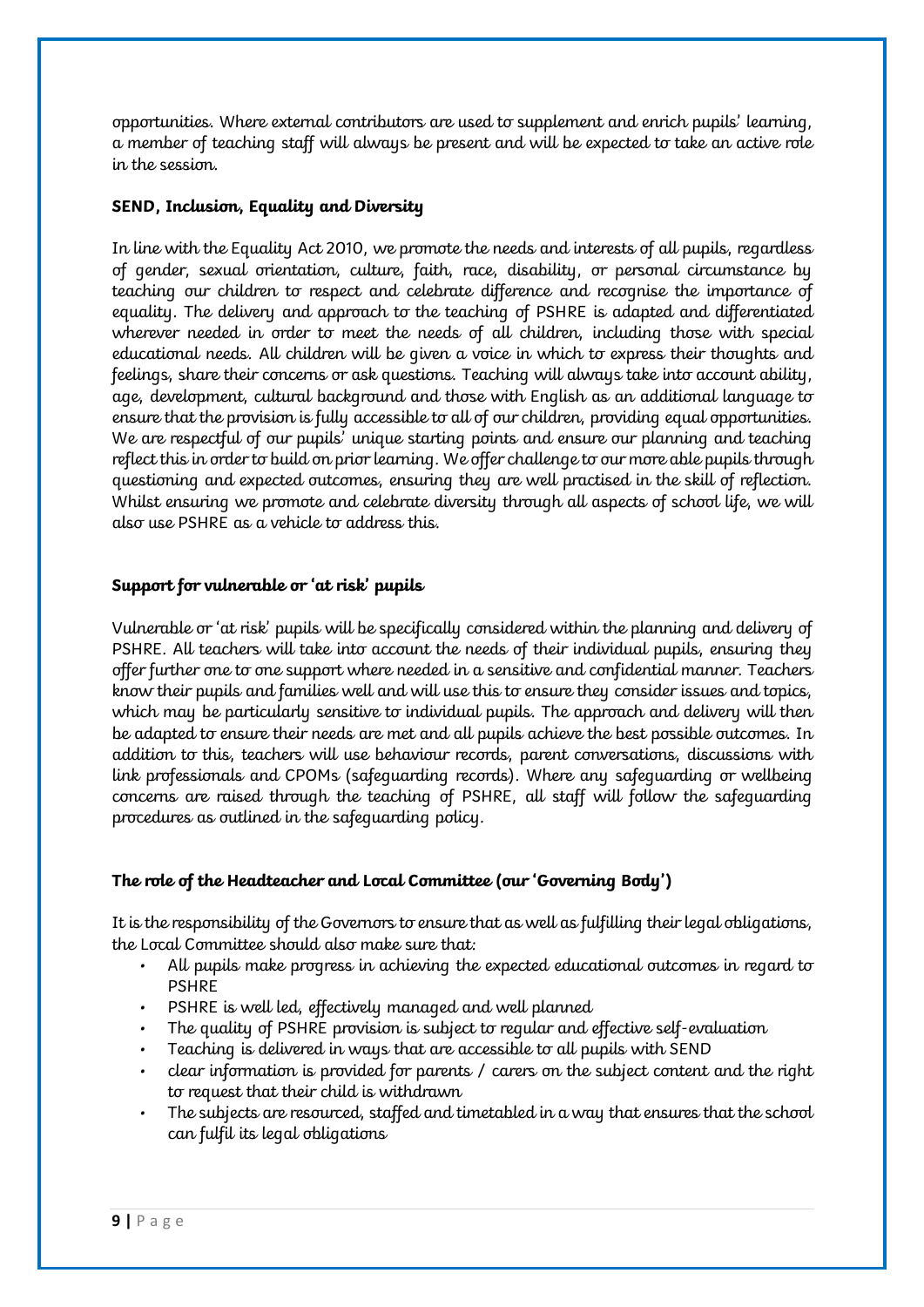The headteacher liaises with any external agencies regarding the school PSHRE programme and ensures that all adults who work with children on these issues are aware of the school policy, and that they work within this framework. The headteacher monitors this policy on a regular basis and reports to governors, when requested, on the effectiveness of the policy.

Parents / carers must also be informed of the limits of their right to withdraw their child from sex education and have the opportunity to do so within these limits. Parents / carers will have access to the policy via our website or school office.

## **Confidentiality and Safeguarding**

Keeping children safe is at this heart of this subject and all that we do at Mayfield. Although our children's confidentiality is respected at all times, where a child discloses information of concern or indicates that they are vulnerable or 'at risk', further action will be taken. This will involve information sharing with the school's designated safeguarding lead (in their absence, this will be the deputy safeguarding lead) and other agencies will be informed where appropriate. Children are specifically taught about how to raise a concern about himself or herself, or their peers, and are made aware of how this will be managed. If a child indicates that they may be vulnerable or at risk, the school's safeguarding policy will be followed. Please refer to the safeguarding policy.

### **Responding to Pupils' Questions**

At Mayfield, we encourage our pupils to become inquisitive learners and greatly value their questions. We understand the importance of ensuring questions are addressed as soon as possible within a safe learning environment to avoid our pupils from searching for answers using unreliable sources. However, we recognise the importance of consideration towards prior learning and readiness when answering these. Where necessary, when sensitive questions are asked, pupils will be advised to write their question down and place it in an 'Ask-it- basket'. If the teacher or visitor is unsure whether to answer a question for whatever reason, the response is that it is not going to be answered now but the teacher "will get it answered for you as soon as possible". Where necessary, pupils will be supported by an adult to write the question, with the pupil still placing it in the basket. Where necessary, staff will consult with SLT regarding how to answer the question. The decision may be:

- There needs to be a safequarding response.
- Contact home to share the question with parents and carers to ask if they would like to answer it, or school staff to answer it or to answer it together in partnership.
- The question falls within the school's agreed framework of what will be answered in class and can be followed up in the next lesson.
- If necessary, parents will be informed of the question their child has asked so that they are able to continue to support their child at home

Pupils will also be encouraged to use the 'Brave Box' if they do not feel comfortable with raising questions in an open setting. If a safeguarding issue is raised by an anonymous question, we will reinforce as a whole class, the ways in which pupils can seek help or advice if they feel unsafe or worried. In addition, they will be reminded that disclosures will be kept as confidential as possible (others will only be informed on a 'need to know' basis, in line with the safeguarding procedures). Children will be reminded of the role of the school in helping to keep them safe. Safeguarding issues or disclosures will be addressed by following the school safeguarding policy.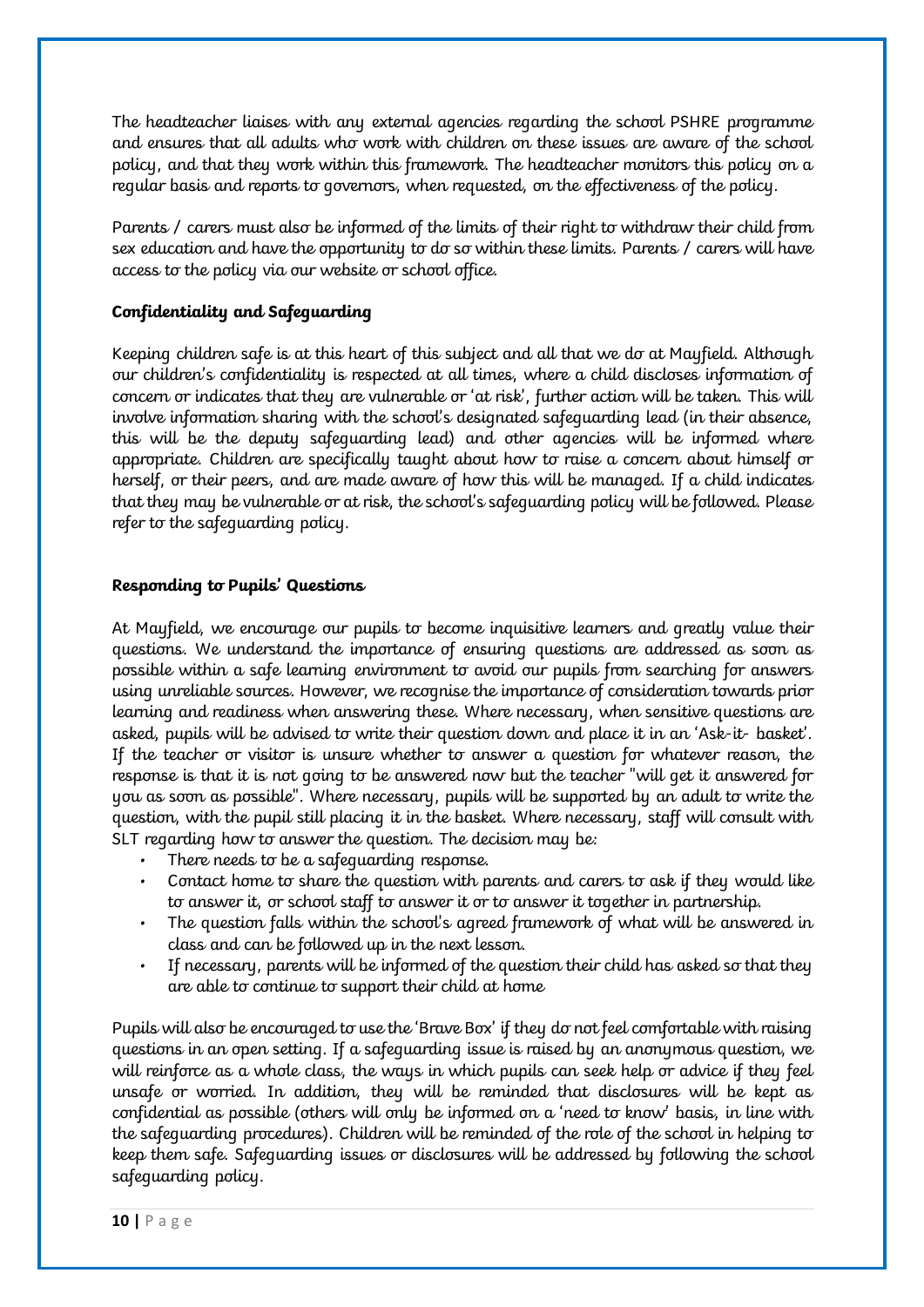#### **Partnership with Parents / Carers**

As stated by the Department for Education, we recognise that 'parents have the most significant influence in enabling their children to grow and mature and to form healthy relationships'. At Mayfield, we are committed to working with parents and carers. We exercise an 'open door' policy that enables parents / carers to raise concerns or queries with staff at any time. We will communicate with parents/carers around any sensitive questions that are asked through a phone call or discussion at the end of the school day where necessary. We recognise that the teaching of PSHRE can raise and address sensitive issues and we will support our parents where necessary by offering 1-1 sessions with our school safeguarding lead or member of our pastoral team and through regular communication with the class teacher. We encourage parents/ carers to discuss PSHRE topics with their children at home and parents are made aware of the current theme through the school website and newsletters. Where appropriate, parents/ carers are directed to external information and guidance materials from relevant organisations, which can be explored with their children.

### **Monitoring**

The PSHRE subject leader, in regular consultation with the senior leadership team, is responsible for the overall monitoring of PSHRE. The subject leader will continuously assess and review the effectiveness of teaching and learning within PSHRE through:

- Lesson observations with feedback to teachers
- Looking at samples of pupils' work.
- Looking at annotated plans
- Discussions with individual children (pupil voice)
- Evaluating visits / enrichment activities

The specific needs of our pupils are regularly revised through liaison with the safeguarding lead and class teachers and analysis of the school health profile. This informs planning and the additional enrichment opportunities which are provided for the children. Pupil voice is also used to review and tailor our PSHRE programme to match their specific needs and views where possible.

### **Recording**

Learning is recorded in a variety of ways. This includes:

- PSHRE work in our knowledge and understanding books
- Displayed work
- Photographs
- Videos

Staff are expected to ensure that each PSHRE lesson is evidenced using one or more of the above methods.

### **Assessment**

As with all subjects at Mayfield, there remain high expectations and standards regarding pupils' work in PSHRE. Where possible, a pre-assessment/ baseline task is set at the beginning of PSHRE lessons in order to determine pupils' prior knowledge. This will assist teachers in making effective judgment about personal development and progression within learning.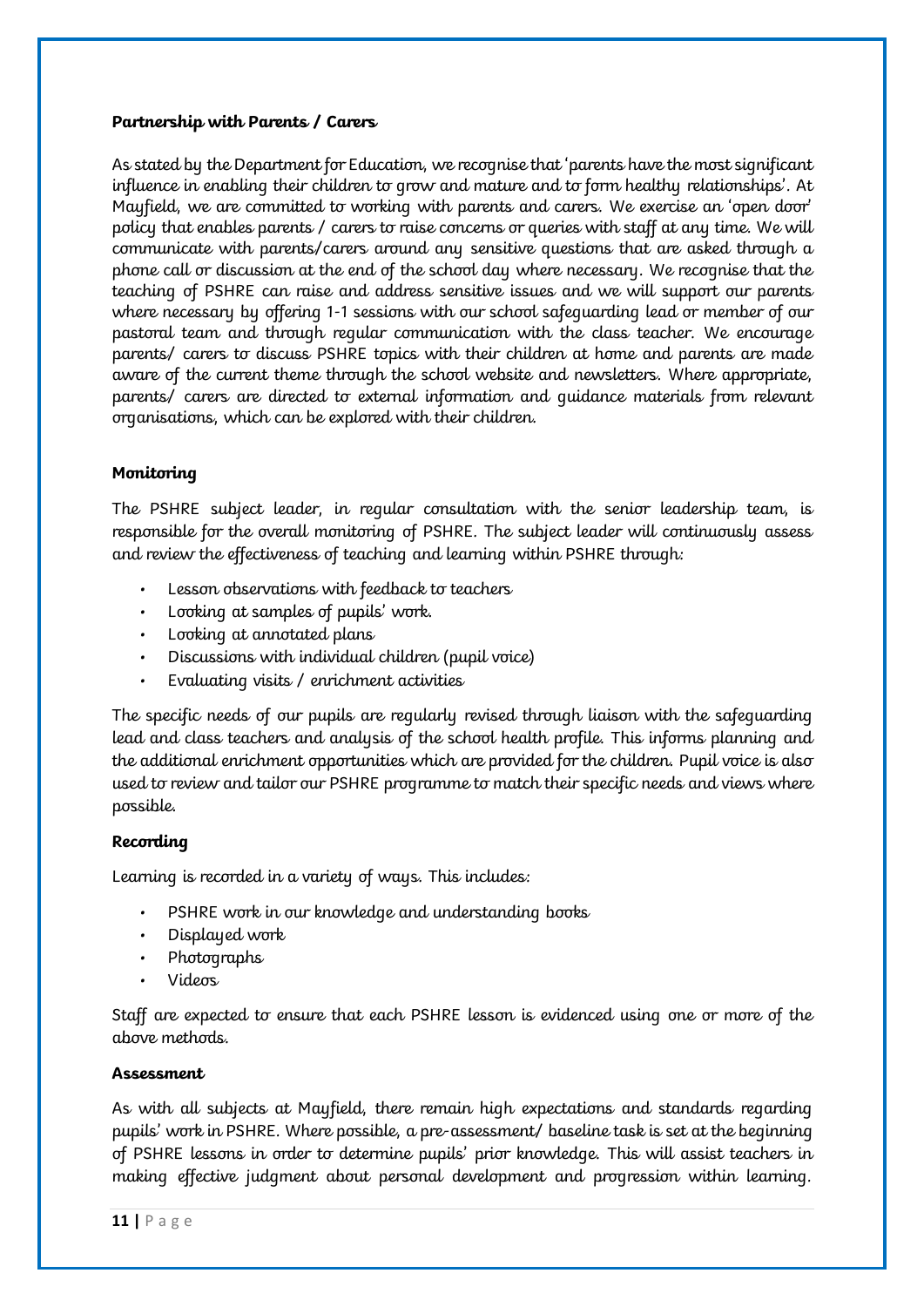'Assessment for Learning' strategies are used throughout the series of lessons, including structured questioning, mini plenaries and written and verbal feedback. A post task could then be used at the end of the lesson or series of lessons in order to evidence progress and inform future planning and learning. This also assists in identifying pupils who require additional support or intervention. The post task may involve repeating the baseline task (for example adding to a mind map using a different coloured pencil). Varieties of methods are used in order to capture progress, which include self-reflection and evaluation. Pupils are given regular feedback in relation to their progress and areas of development and exercise books are marked in line with school policy.

## **Who is responsible for implanting this policy?**

The following people will be responsible for implementing this policy:

Key PSHRE Governor –Claire Fielding

Head teacher – Mr Mark Couper-Barton

Curriculum Lead – Sarah Davies

PSHRE lead teacher – Mrs Gillian Ellidge

Support staff, including lunchtime supervisors

Parents/Carers

### **Documents that inform this policy include:**

- Education Act (2011)
- Learning and Skills Act (2000)
- Education and Inspections Act (2006)
- Equality Act (2010)
- Keeping Children Safe in Education Statutory Safeguarding Guidance (2020) and September 2021 amendments
- Children and Social Work Act (2017)
- SEND Code of Practice: 0 25 years (statutory guidance)
- The United Nations Conventions on the Rights of the Child (1989)
- DfE statutory Guidance on Health and relationships Education (2019)
- PSHE Association Programme of Study/ A Guide to Assessment in Primary PSHE Education
- Ofsted's review into Sexual Abuse and Harassment (2021)

Please also see the following school policies:

- Safeguarding
- Online Safety
- Confidentiality
- Behaviour and Anti-Bullying
- Bereavement